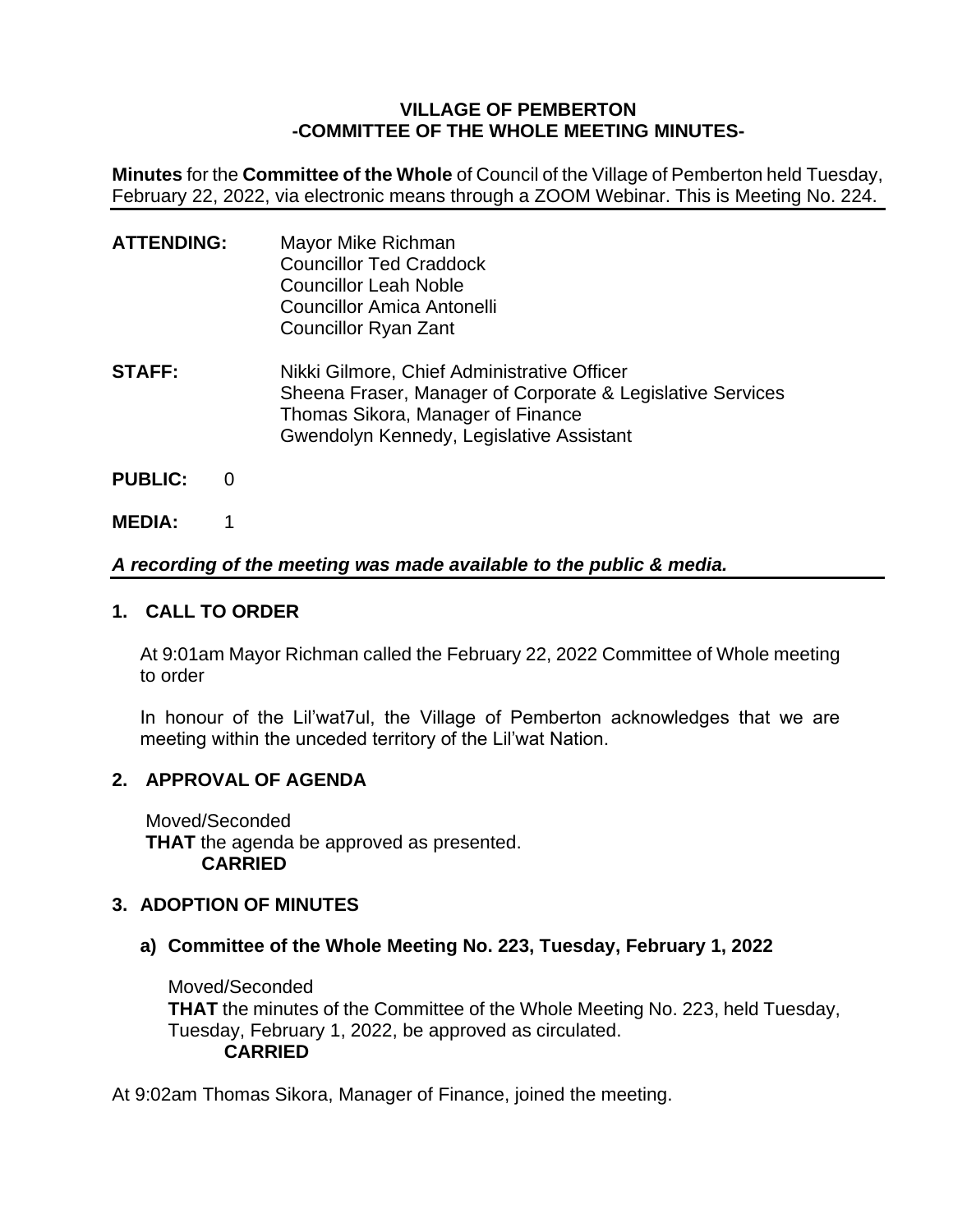### **4. 2022 Budget Session #2 - 2022 Revised Operating, Approved Capital and Project Budgets**

Mr. Sikora presented the revised draft budget. Changes include updates made to 2021 actuals since the February 1<sup>st</sup> meeting. As the year-end process is ongoing, changes may be expected to the budget throughout the budget deliberations.

Salaries have been updated to reflect 2022 staffing changes. Salaries for Council now reflect the consumer price index (CPI) for British Columbia of 3.9%. Salaries for Public Works staff have been allocated a cost-of-living amount while the collective agreement is being renegotiated.

Tax implications will be presented at the March 8<sup>th</sup> meeting.

No feedback has been received from the public.

The Committee discussed the implications of absorbing the accumulated surplus to reduce tax implications as operating costs are increasing.

Mr. Sikora presented to the Committee a breakdown of administration maintenance costs and of administration and development services contractor and consultant costs as requested at the February 1<sup>st</sup> meeting.

CAO Gilmore presented a breakdown of the cost of the Pemberton Farm Road East section of the Friendship Trail and provided a revised costing removing the cost of pedestrian crosswalk flashers and light posts. Ms. Gilmore noted that there is an opportunity to apply for funding under a federal active transportation grant but that the Village would not know until summer if an application were successful.

#### Moved/Seconded

**THAT** the Committee of the Whole supports the Village making application for federal active transportation grant funding for the original project scope of the Pemberton Farm Road East section of the Friendship Trail.

### **CARRIED**

### Moved/Seconded

**THAT** the Committee of the Whole recommends that if the Village is not successful in obtaining grant funding for the Pemberton Farm Road East section of the Friendship Trail project, funds be allocated from the gas tax fund and the COVID-19 Restart Fund for the Village's share of the cost of completing the project, with removal of the asphalt, line painting, and light posts from the scope of the project.

### **CARRIED**

The Committee supported raising sewer rates to add another \$40,000 to sewer reserves, for a total of \$200,000 allocated to reserves in 2022.